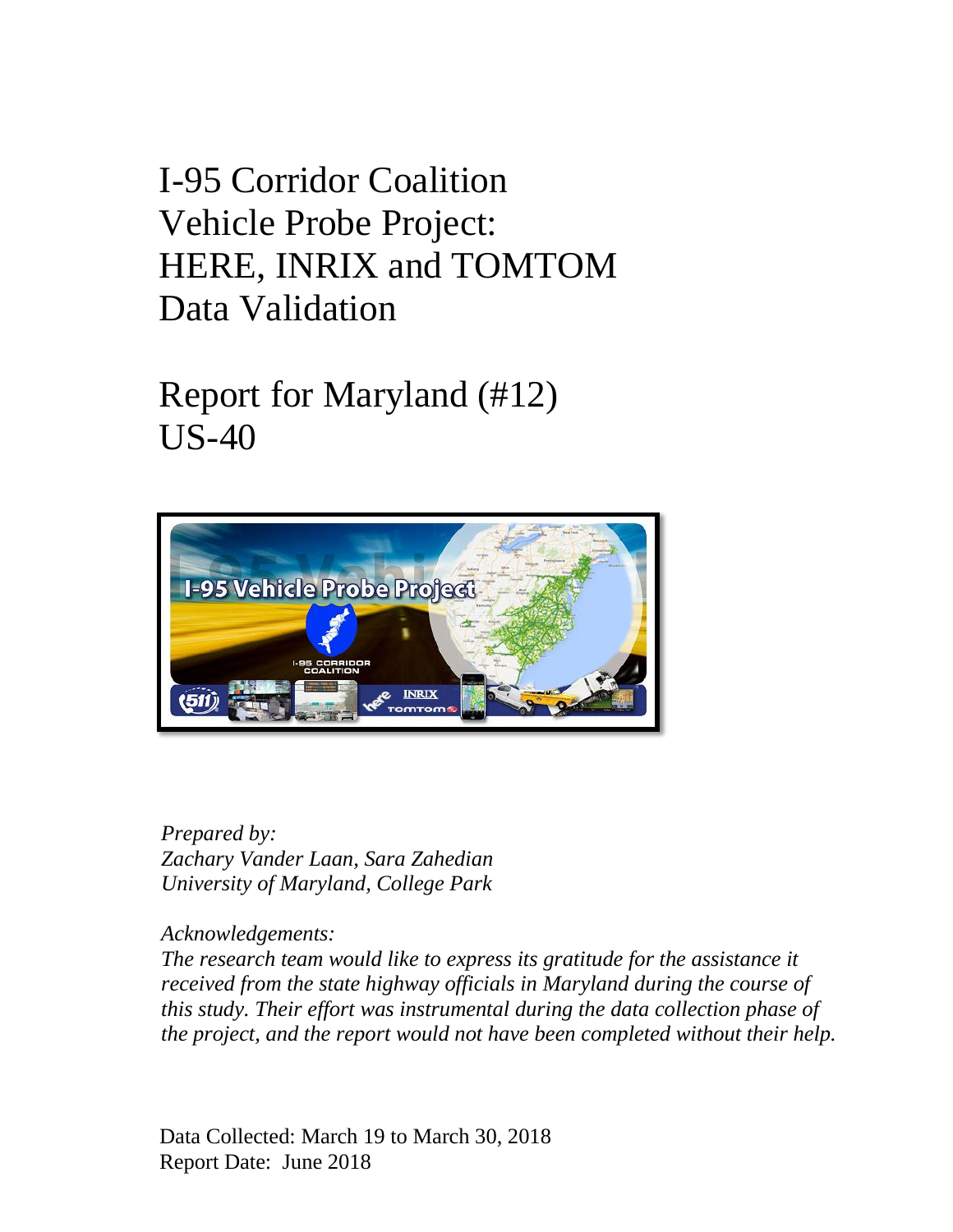### **1 Table of Contents**

## **2 List of Tables**

| Table 2- HERE Data quality measures for arterial segments in Maryland 10                   |
|--------------------------------------------------------------------------------------------|
| Table 3- Percent observations meeting HERE data quality criteria for arterial segments in  |
|                                                                                            |
| Table 4- INRIX Data quality measures for arterial segments in Maryland 11                  |
| Table 5- Percent observations meeting INRIX data quality criteria for arterial segments in |
|                                                                                            |
| Table 6- TOMTOM Data quality measures for arterial segments in Maryland  12                |
| Table 7- Percent observations meeting TOMTOM data quality criteria for arterial segments   |
|                                                                                            |
|                                                                                            |
| Table A.1- HERE data quality measures for individual arterial validation segments in the   |
|                                                                                            |
| Table A.2- INRIX data quality measures for individual arterial validation segments in the  |
|                                                                                            |
| Table A.3- TOMTOM data quality measures for individual arterial validation segments in     |
|                                                                                            |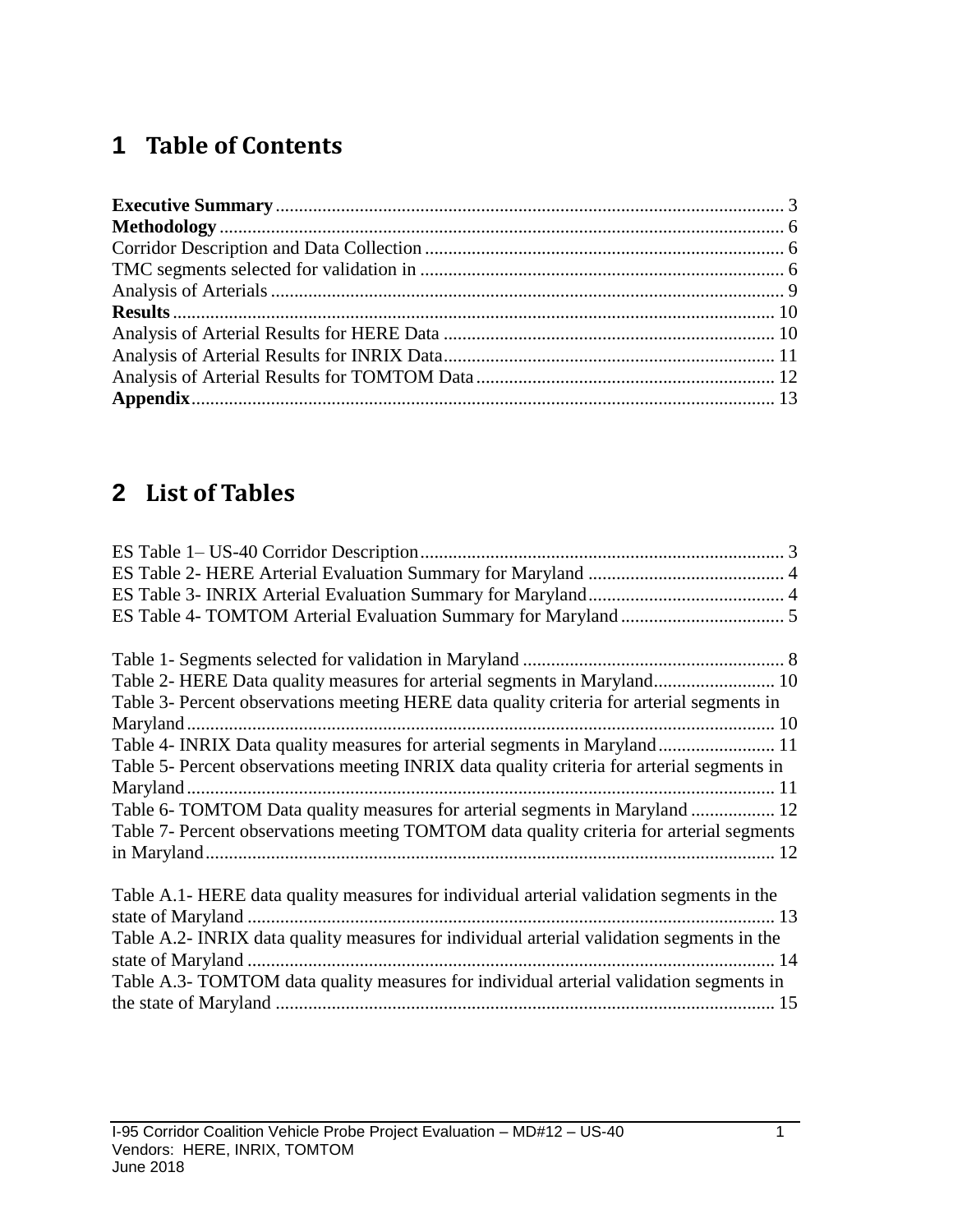## **3 List of Figures**

| Figure 1- Locations of all segments selected on the US-40 corridor for analysis in |  |
|------------------------------------------------------------------------------------|--|
|                                                                                    |  |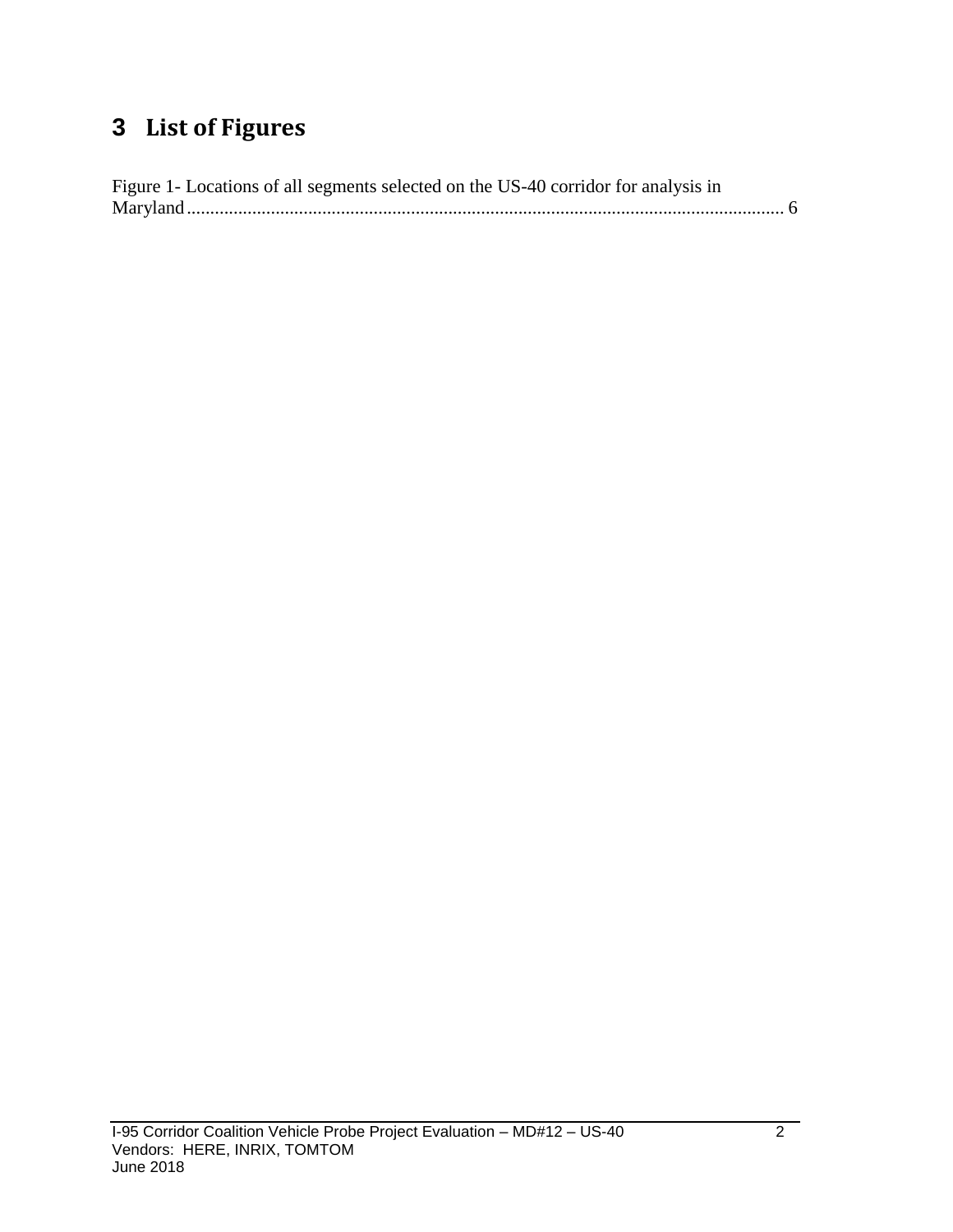## <span id="page-3-0"></span>*Executive Summary*

Wireless re-identification traffic monitoring (WRTM) data is collected to validate data from the Vehicle Probe Project, and includes Bluetooth, Wi-Fi and other wireless traffic monitoring devices that collect signals emitted by in-vehicle electronic equipment. Specifications used for comparison between WRTM and probe vendor data include Average Absolute Speed Error (AASE) and Speed Error Bias (SEB).

- Both Bluetooth and Wi-Fi re-identification sensors were deployed at the beginning and end points of 9 different segments along US-40 corridors.
- US-40 segments stretch from Park Dr. to Old Orchard Rd. (Refer to Figure 1 below).
- Travel time data was collected for both directions along the corridors, between March 19 and March 30, 2018. This data collection period included:
	- o A storm with freezing rain
	- o Signal timing adjustments by Maryland DOT at intersections along the corridor
- The dataset collected represents approximately 2700 hours of observations along 9 arterial segments, totaling approximately 10 miles.
- The total number of effective five-minute travel time samples observed was 12,008.
- The vendor probe data is compared against the mean of the ground truth data as well as the 95th percent confidence interval for the mean, referred to as the Standard Error of the Mean (SEM) band.

ES Table 1 provides a summary description of the study corridor.

<span id="page-3-1"></span>

| <b>ES Table 1 - US-1 and US-9 Arterial Corridor Description</b> |                        |        |                    |  |  |  |
|-----------------------------------------------------------------|------------------------|--------|--------------------|--|--|--|
| Corridor Name                                                   | <b>Number of Lanes</b> | AADT   | <b>Speed Limit</b> |  |  |  |
| US-40                                                           | 6 lanes                | 37,000 | $45 \; mph$        |  |  |  |

ES Tables 2, 3 and 4 below summarize the results of the comparison between the WRTM reference data and the probe data from each vendor for arterial segments during the data collection time period.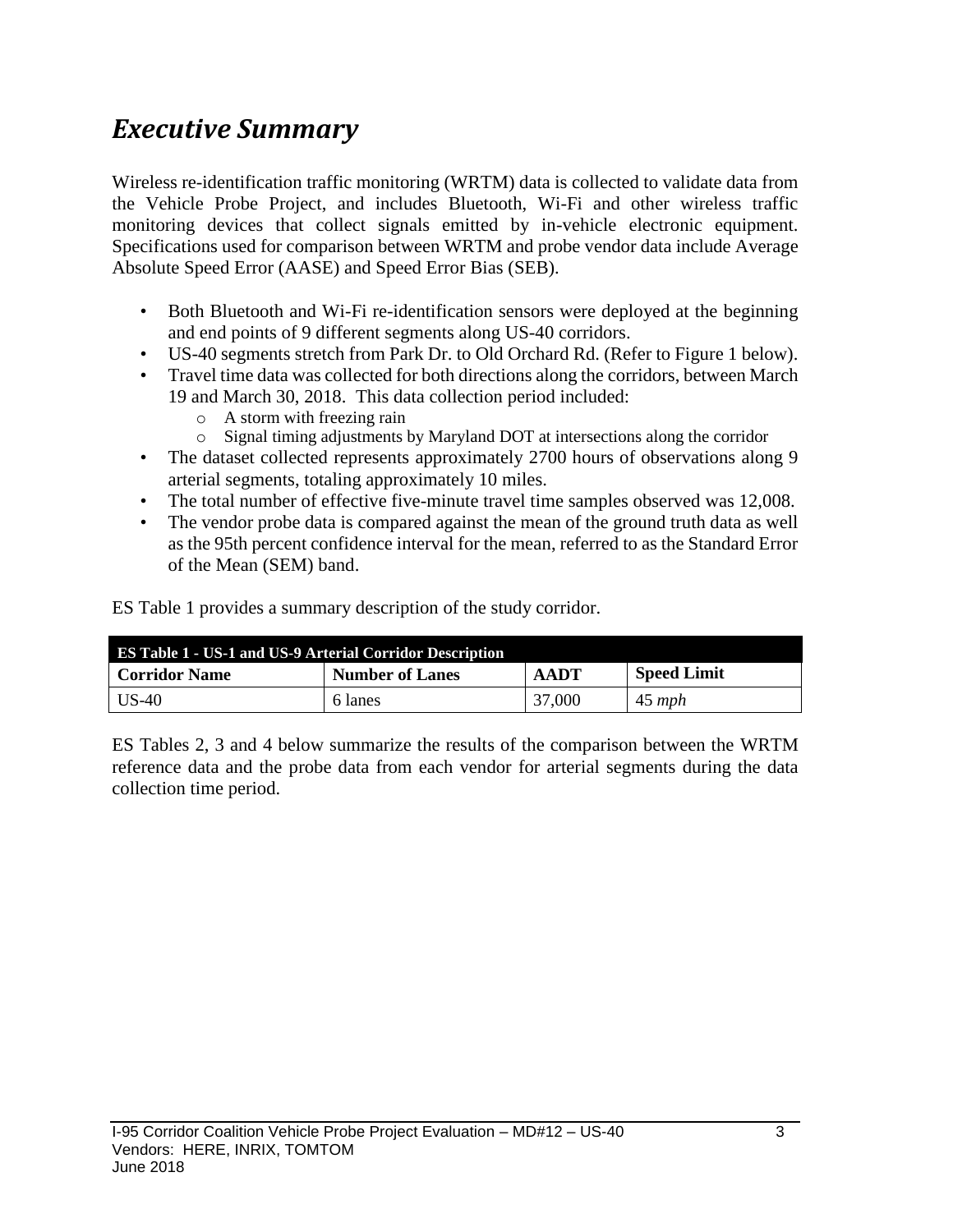<span id="page-4-0"></span>

| <b>ES Table 2 - HERE Arterial Evaluation Summary for Maryland</b> |                                                                                             |                         |                                |                         |                       |  |  |
|-------------------------------------------------------------------|---------------------------------------------------------------------------------------------|-------------------------|--------------------------------|-------------------------|-----------------------|--|--|
|                                                                   | Number of 5                                                                                 |                         |                                |                         |                       |  |  |
| <b>Speed Bin</b>                                                  | Comparison<br>with SEM<br>Band                                                              | Comparison<br>with Mean | Comparison<br>with SEM<br>Band | Comparison<br>with Mean | <b>Minute Samples</b> |  |  |
| $0-15$ MPH                                                        | 3.13                                                                                        | 9.59                    | 3.13                           | 9.58                    | 674                   |  |  |
| 15-25 MPH                                                         | 1.28                                                                                        | 5.53                    | 1.2                            | 4.82                    | 4436                  |  |  |
| 25-35 MPH                                                         | 1.34                                                                                        | 5.2                     | 0.34                           | 1.07                    | 4557                  |  |  |
| $>35$ MPH                                                         | 2.7                                                                                         | 6.57                    | $-2.56$                        | $-5.2$                  | 2341                  |  |  |
| All Speeds                                                        | 1.69                                                                                        | 5.84                    | 0.25                           | 1.71                    | 12008                 |  |  |
|                                                                   | Based upon data collected from March 19, through March 30, 2018 across 10 miles of roadway. |                         |                                |                         |                       |  |  |

When HERE probe data was compared with WRTM data:

- The average absolute speed error (AASE) was within specification (<10 mph) in all speed bins.
- The Speed Error Bias (SEB) was within the specifications  $(<5$ mph) for all speed bins when compared with the Standard Error of the Mean (SEM) Band

<span id="page-4-1"></span>

| <b>Speed Bin</b><br>Comparison<br>with SEM<br><b>Band</b><br>0-15 MPH<br>6.08 | Comparison<br>with Mean | Comparison<br>with SEM<br>Band | Comparison<br>with Mean | Number of 5<br><b>Minute Samples</b> |
|-------------------------------------------------------------------------------|-------------------------|--------------------------------|-------------------------|--------------------------------------|
|                                                                               |                         |                                |                         |                                      |
|                                                                               | 13.25                   | 6.07                           | 13.19                   | 649                                  |
| 15-25 MPH<br>2.8                                                              | 8.74                    | 2.61                           | 8.06                    | 4290                                 |
| 25-35 MPH<br>1.85                                                             | 6.07                    | 1.26                           | 3.67                    | 4407                                 |
| $>35$ MPH<br>2.42                                                             | 6.46                    | $-1.95$                        | $-3.64$                 | 2256                                 |
| All Speeds<br>2.55                                                            | 7.53                    | 1.41                           | 4.4                     | 11602                                |

When INRIX probe data was compared with WRTM data:

- The average absolute speed error (AASE) was within specification  $\left($ <10 mph) in all speed bins when compared with the Standard Error of the Mean (SEM) Band.
- The Speed Error Bias (SEB) was within the specifications  $(<$  5mph) for all but the lowest speed bin (0-15 mph) when compared with the Standard Error of the Mean (SEM) Band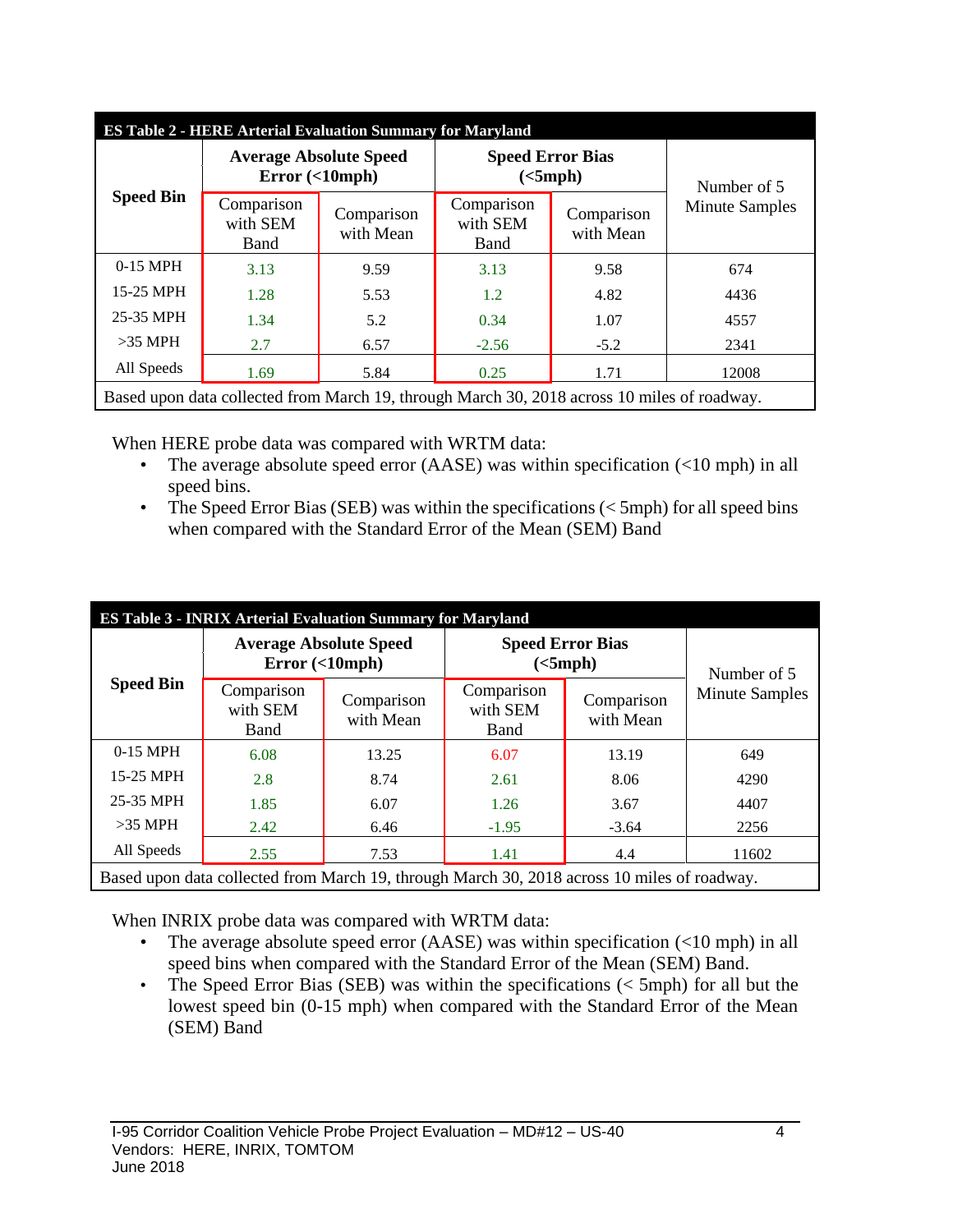<span id="page-5-0"></span>

| <b>ES Table 4 - TOMTOM Arterial Evaluation Summary for Maryland</b> |                                                                                             |                         |                                |                         |                       |  |  |
|---------------------------------------------------------------------|---------------------------------------------------------------------------------------------|-------------------------|--------------------------------|-------------------------|-----------------------|--|--|
|                                                                     | Number of 5                                                                                 |                         |                                |                         |                       |  |  |
| <b>Speed Bin</b>                                                    | Comparison<br>with SEM<br>Band                                                              | Comparison<br>with Mean | Comparison<br>with SEM<br>Band | Comparison<br>with Mean | <b>Minute Samples</b> |  |  |
| 0-15 MPH                                                            | 2.37                                                                                        | 8.75                    | 2.37                           | 8.75                    | 674                   |  |  |
| 15-25 MPH                                                           | 1.21                                                                                        | 5.55                    | 1.18                           | 5.04                    | 4436                  |  |  |
| 25-35 MPH                                                           | 1.57                                                                                        | 5.23                    | 1.05                           | 2.55                    | 4557                  |  |  |
| $>35$ MPH                                                           | 2.44                                                                                        | 6.27                    | $-2.31$                        | $-4.38$                 | 2341                  |  |  |
| All Speeds                                                          | 1.65                                                                                        | 5.75                    | 0.52                           | 2.47                    | 12008                 |  |  |
|                                                                     | Based upon data collected from March 19, through March 30, 2018 across 10 miles of roadway. |                         |                                |                         |                       |  |  |

When TOMTOM probe data was compared with WRTM data:

- The average absolute speed error (AASE) was within specification (<10 mph) in all speed bins.
- The Speed Error Bias (SEB) was within the specifications  $(<5$ mph) for all speed bins when compared with the Standard Error of the Mean (SEM) Band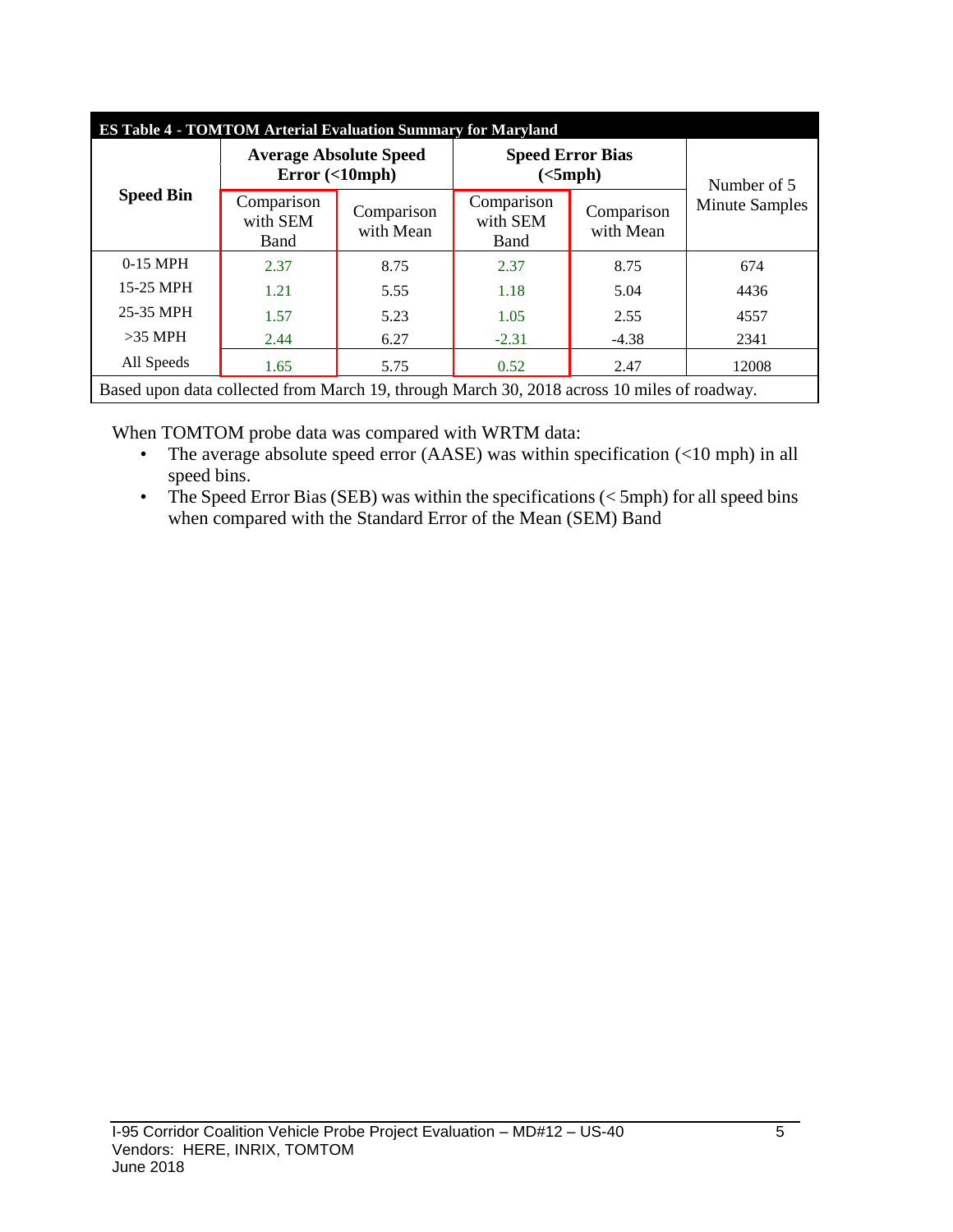# <span id="page-6-0"></span>*Methodology*

### <span id="page-6-1"></span>*Corridor Description and Data Collection*

Travel time samples were collected along 9 arterial segments with the assistance of Maryland Department of Transportation (MDOT) personnel. The arterial segments are located on the US-40 corridor from Park Drive to Old Orchard Road and were selected because they often experience recurrent congestion during peak periods. Travel time data was collected for both directions along the arterial segments between March 19 and March 30, 2018.

Figure 1 presents an overview of the sensor placements along the US-40 corridor in Maryland. Markers shows the start and end points of arterial segments selected for analysis.



**Figure 1- Locations of all segments selected on the US-40 corridor for analysis in Maryland**

### <span id="page-6-3"></span><span id="page-6-2"></span>*Segments selected for validation in Maryland*

Table 1 presents the data collection segments from Maryland, which encompass approximately 10 arterial miles. Data collection segments are comprised of one or more Traffic Message Channel (TMC) base segments, such that the total length of the data collection segment is, in most cases, one mile or greater for arterials. When appropriate, consecutive TMC segments are combined to form a data collection segment longer than one mile. The results of the validation performed on 9 directional arterial segments are included in this report.

Table 1 contains the summary information for each data collection segment including the latitude/longitude coordinates of the locations at which the WRTM sensors were deployed along the US-40 corridors in Maryland, as well as an active map link, which can be followed to view each data collection segment in detail. Please note that the configuration of the test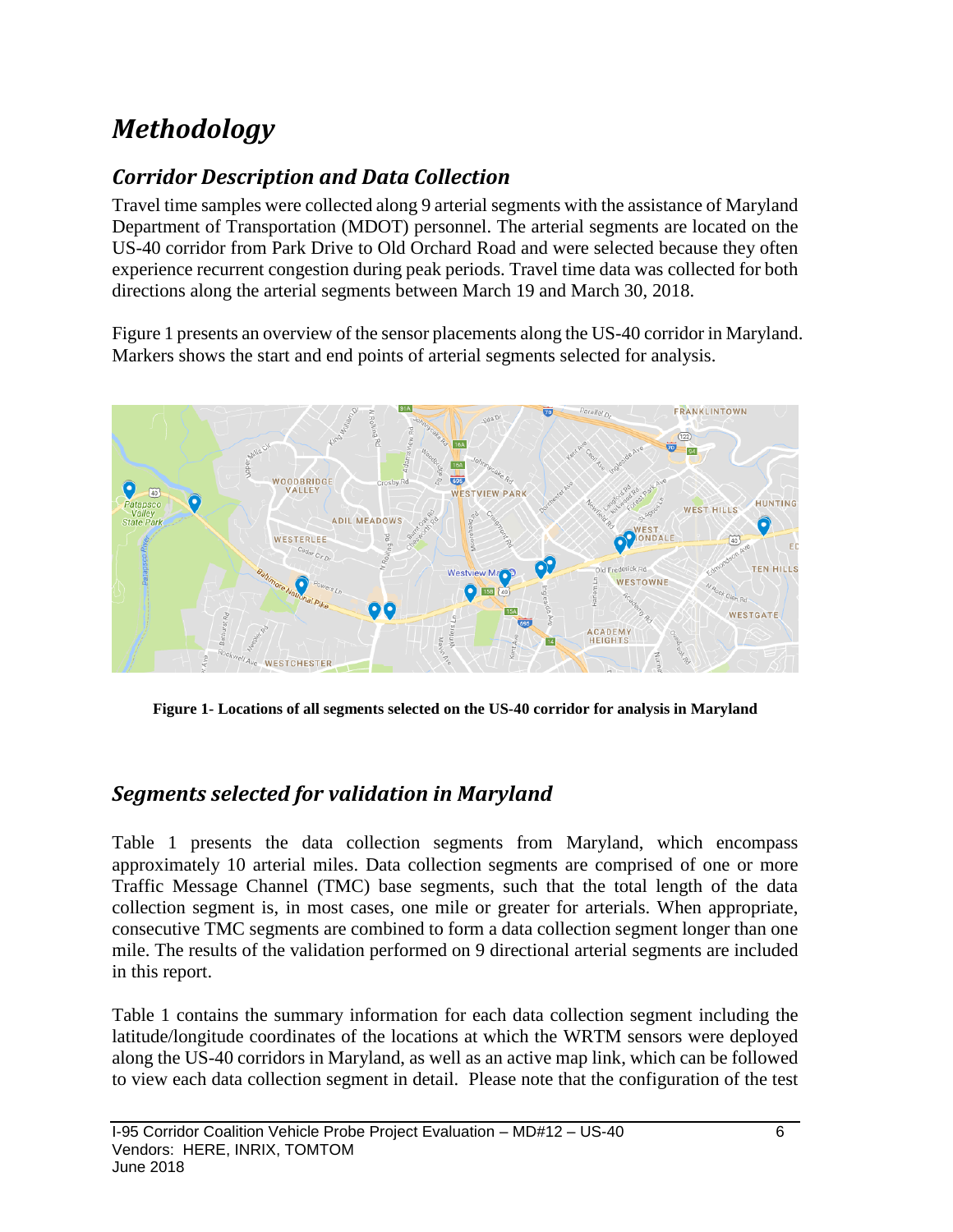segments is often such that the endpoint of one segment coincides with the start point of the next segment, so that one WRTM sensor covers both data collection segments.

An algorithm was developed and documented in a separate report<sup>1</sup> as part of the initial VPP project and is being used for the validation of all vendors in VPPII. Details of the algorithm used to estimate equivalent path travel times based on probe data feeds for individual data collection segments are provided in this separate report. This algorithm finds an equivalent probe travel time (and therefore travel speed) corresponding to each sample WRTM travel time observation on the test segment of interest.

 $\overline{a}$ 

<sup>&</sup>lt;sup>1</sup> Ali Haghani, Masoud Hamedi, Kaveh Farokhi Sadabadi, Estimation of Travel Times for Multiple TMC Segments, prepared for I-95 Corridor Coalition, February 2010 [\(link\)](http://www.i95coalition.org/wp-content/uploads/2015/02/I-95-CC-Estimation-of-Travel-Times-for-Multiple-TMC-Segments-FINAL2.pdf)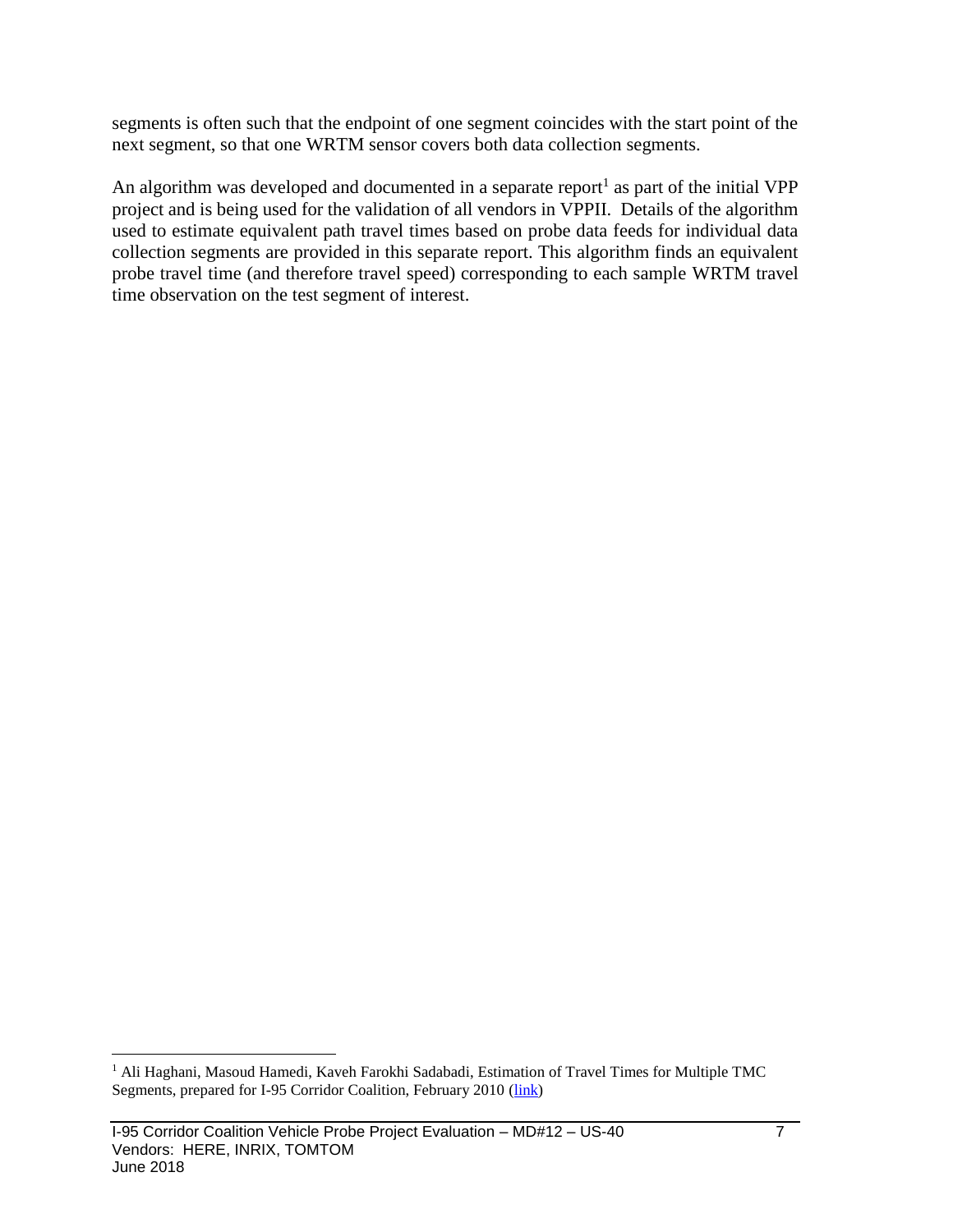#### **Table 1**

#### **Segments selected for validation in Maryland**

<span id="page-8-0"></span>

|                       | <b>DESCRIPTION</b> |                |                |            |                      | Deployment              |        |
|-----------------------|--------------------|----------------|----------------|------------|----------------------|-------------------------|--------|
| Segment<br>(Map Link) | Highway            | Starting at    | Lane (Min)     | AADT (Min) | <b>Access Points</b> | Begin Lat/Lon           | Length |
|                       | <b>Direction</b>   | Ending at      | Lane (Max)     | AADT (Max) | Speed Limit          | End Lat/Lon             | (mile) |
| <b>Arterial</b>       |                    |                |                |            |                      |                         |        |
| A1                    | $US-40$            | Park Dr        | 3              | 50,454     | $\overline{4}$       | 39.29547<br>$-76.78814$ | 2.15   |
| MD12-0001             | Eastbound          | N Rolling Rd   | 3              | 54,256     | 45                   | 39.28355<br>$-76.75359$ |        |
| A2                    | $US-40$            | N Rolling Rd   | 3              | 49,055     | .5                   | 39.28355<br>$-76.75359$ | 0.69   |
| MD12-0002             | Eastbound          | 695            | 3              | 54,256     | 45                   | $-76.74102$<br>39.28559 |        |
| A <sub>3</sub>        | <b>US-40</b>       | 695            | 3              | 49,932     | 2                    | 39.28559<br>$-76.74102$ |        |
| MD12-0003             | Eastbound          | Ingleside Ave  | $\mathfrak{Z}$ | 60,537     | 45                   | 39.28796<br>$-76.73151$ | 0.53   |
| A4                    | $US-40$            | Ingleside Ave  | 3              | 56,582     | 2                    | 39.28796<br>$-76.73151$ |        |
| MD12-0004             | Eastbound          | St Agnes Ln    | 3              | 62,089     | 45                   | 39.29049<br>$-76.72091$ | 0.59   |
| A <sub>5</sub>        | $US-40$            | St Agnes Ln    | 3              | 26,348     | 5                    | 39.29049<br>$-76.72091$ |        |
| MD12-0005             | Eastbound          | Old Orchard Rd | 3              | 58,560     | 45                   | 39.29230<br>$-76.70202$ | 1.02   |
| A <sub>6</sub>        | $US-40$            | Old Orchard Rd | 3              | 23,485     | 5                    | 39.29243<br>$-76.70218$ |        |
| MD12-0006             | Westbound          | St Agnes Ln    | 3              | 26,483     | 45                   | 39.29074<br>$-76.72067$ | 1.00   |
| A7                    | $US-40$            | St Agnes Ln    | 3              | 26,483     | $\overline{4}$       | 39.29074<br>$-76.72067$ |        |
| MD12-0007             | Westbound          | 695            | 3              | 26,483     | 45                   | 39.28685<br>$-76.73679$ | 0.90   |
| A8                    | $US-40$            | 695            | 3              | 26,483     | 5                    | 39.28685<br>$-76.73679$ |        |
| MD12-0008             | Westbound          | N Rolling Rd   | 3              | 27,168     | 45                   | 39.28372<br>$-76.75351$ | 0.93   |
| A <sub>9</sub>        | <b>US-40</b>       | N Rolling Rd   | 3              | 27,168     | 3                    | 39.28372<br>$-76.75351$ |        |
| MD12-0009             | Westbound          | Park Dr        | 3              | 29,138     | 45                   | 39.29542<br>$-76.78840$ | 2.17   |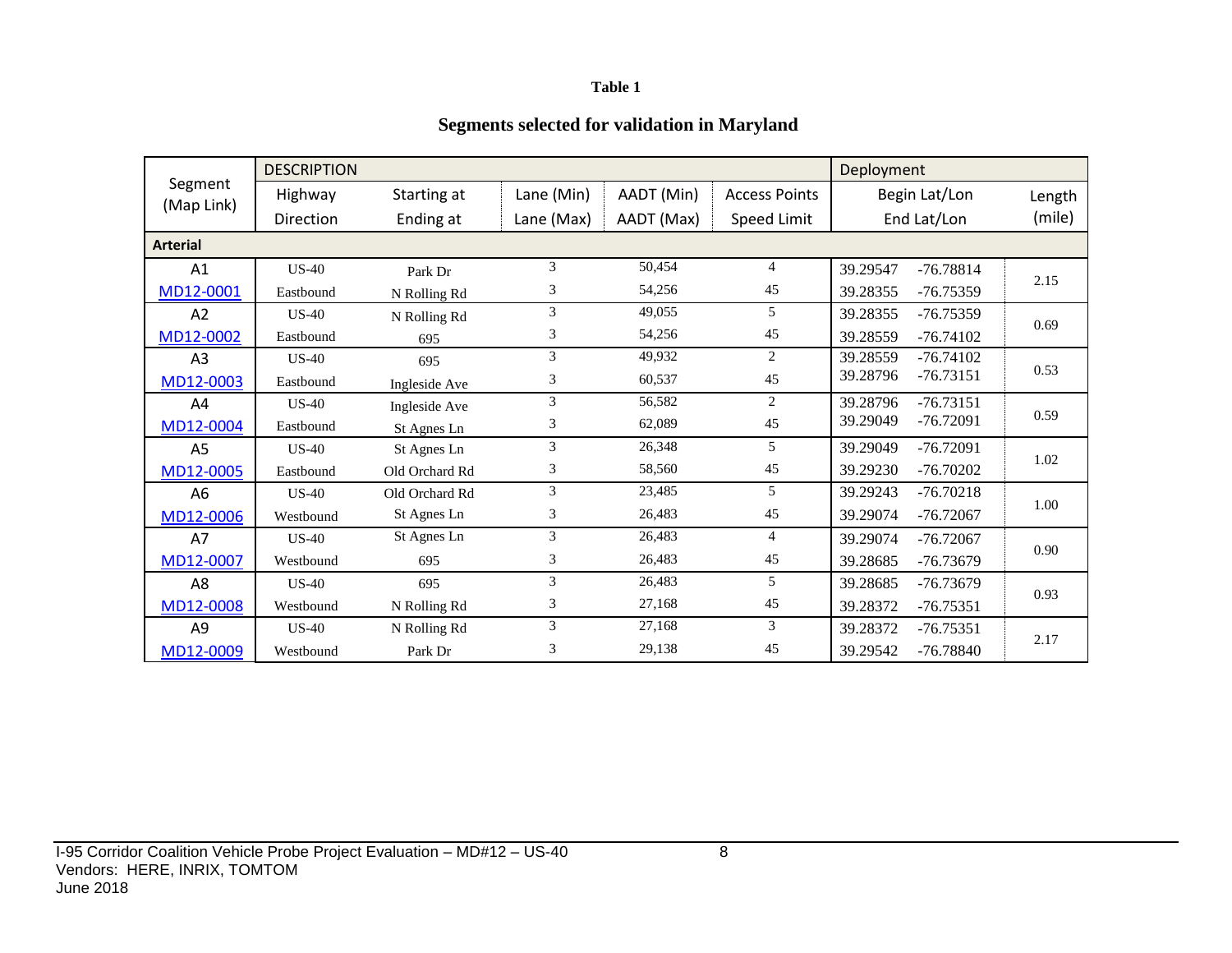#### <span id="page-9-0"></span>*Analysis of Arterials*

The following sections summarize the data quality measures obtained as a result of comparison between WRTM and all reported probe speeds. Specifications used for comparison include the Average Absolute Speed Error (AASE) and the Speed Error Bias (SEB).

#### Average Absolute Speed Error (AASE)

The AASE is defined as the mean absolute value of the difference between the mean speed reported from the VPP and the ground truth mean speed for a specified time period. The AASE is the primary accuracy metric. Based on the contract specifications, the speed data from the VPP shall have a maximum average absolute error of 10 miles per hour (MPH) in each of four speed ranges: 0-15 MPH, 15-25 MPH, 25-35 MPH, and > 35 MPH.

#### Speed Error Bias (SEB)

 $\overline{a}$ 

The SEB is defined as the average speed error (not the absolute value) in each speed range. SEB is a measure of whether the speed reported in the VPP consistently under or over estimates speed as compared to ground truth speed. Based on the contract specifications, the VPP data shall have a maximum SEB of +/- 5 MPH in each of speed ranges as defined above.

The results are presented as compared against the mean of the ground truth data as well as the 95<sup>th</sup> percent confidence interval for the mean, referred to as the Standard Error of the Mean (SEM) band. The SEM band takes into account any uncertainty in the ground truth speed as measured by WRTM equipment due to limited samples and/or data variance. Contract specifications are assessed against the SEM band. (See the *Vehicle Probe Project: Data Use and Application Guide* for additional details on the validation process.) The AASE in the lower two speed bins have proven to be the critical specification (and most difficult) to attain<sup>2</sup>.

<sup>&</sup>lt;sup>2</sup> The ground-truth data collected for this report as well as detailed daily comparison graphs for all segments are available for download upon request. Please email [zvanderl@umd.edu](mailto:zvanderl@umd.edu) for such inquiries.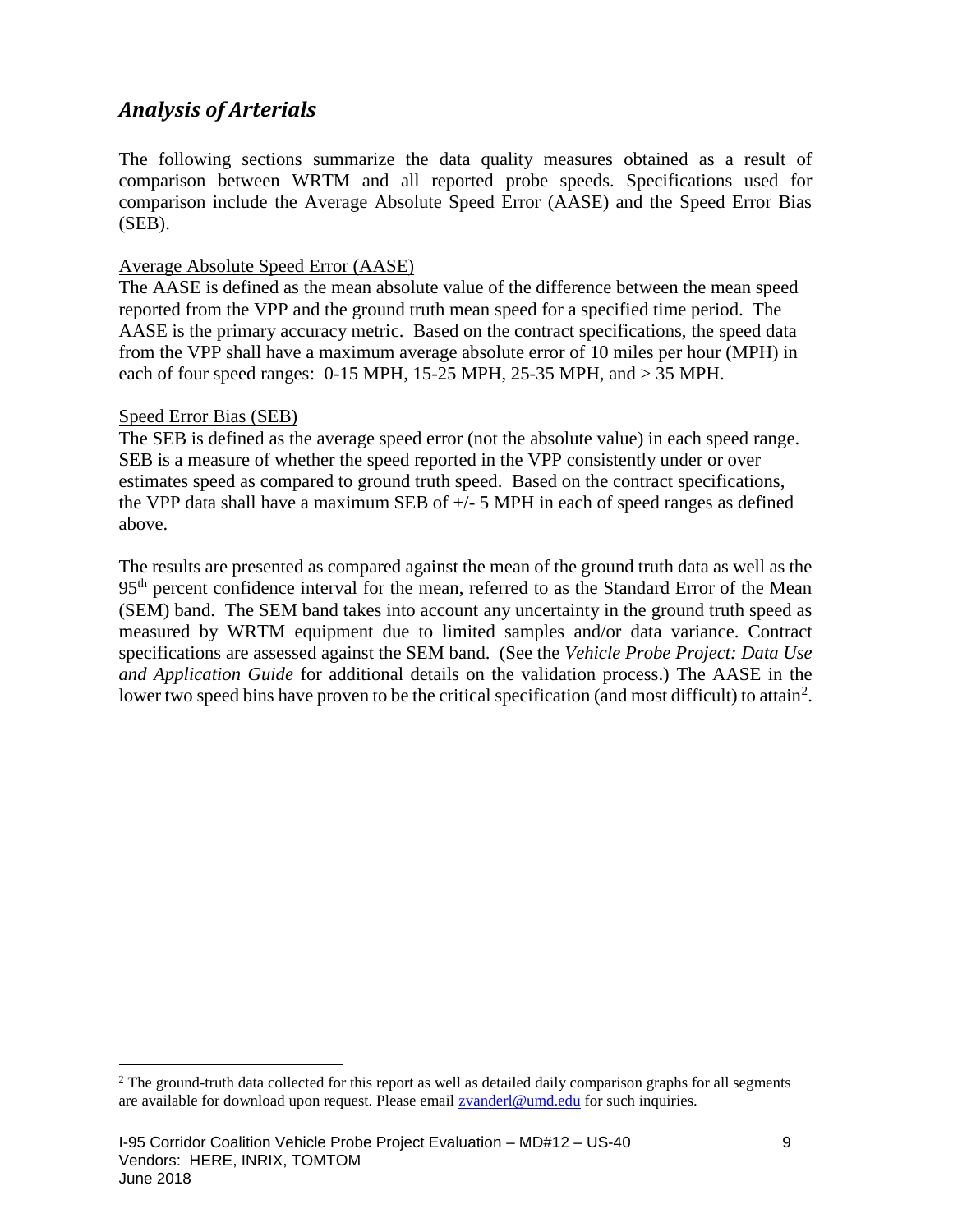## <span id="page-10-0"></span>*Results*

### <span id="page-10-1"></span>*Analysis of Arterial Results for HERE Data*

Table 2 shows the results of the comparison between the WRTM reference data and the HERE data. As stated before, the average absolute speed error (AASE) was within specification in all speed bins. The Speed Error Bias (SEB) was within specifications for all speed bins when compared with the Standard Error of the Mean (SEM) Band.

<span id="page-10-2"></span>

|                                                                                    | <b>Average Absolute Speed</b><br><b>Speed Error Bias</b><br>Error(<10mph)<br>(<5 mph) |                         |                                |                         |                             |  |  |
|------------------------------------------------------------------------------------|---------------------------------------------------------------------------------------|-------------------------|--------------------------------|-------------------------|-----------------------------|--|--|
| <b>Speed Bin</b>                                                                   | Comparison<br>with SEM<br><b>Band</b>                                                 | Comparison<br>with Mean | Comparison<br>with SEM<br>Band | Comparison<br>with Mean | of $5$<br>Minute<br>Samples |  |  |
| $0-15$ MPH                                                                         | 3.13                                                                                  | 9.59                    | 3.13                           | 9.58                    | 674                         |  |  |
| 15-25 MPH                                                                          | 1.28                                                                                  | 5.53                    | 1.2                            | 4.82                    | 4436                        |  |  |
| 25-35 MPH                                                                          | 1.34                                                                                  | 5.2                     | 0.34                           | 1.07                    | 4557                        |  |  |
| $>35$ MPH                                                                          | 2.7                                                                                   | 6.57                    | $-2.56$                        | $-5.2$                  | 2341                        |  |  |
| All Speeds                                                                         | 1.69                                                                                  | 5.84                    | 0.25                           | 1.71                    | 12008                       |  |  |
| Based upon data collected from March 19, through March 30, 2018 across 10 miles of |                                                                                       |                         |                                |                         |                             |  |  |
|                                                                                    |                                                                                       | roadway.                |                                |                         |                             |  |  |

| Table 2- HERE Data quality measures for arterial segments in Maryland |
|-----------------------------------------------------------------------|
|-----------------------------------------------------------------------|

Table 3 shows the percentage of the time the HERE data falls within 5 mph of the SEM band and the mean for each speed bin for all arterial data segments in this validation report.

|                            |                                                 |                                                                | <b>Data Quality Measures for</b>   |                                                     |                |  |
|----------------------------|-------------------------------------------------|----------------------------------------------------------------|------------------------------------|-----------------------------------------------------|----------------|--|
|                            | 1.96 SEM Band                                   |                                                                | <b>Mean</b>                        |                                                     |                |  |
| <b>SPEED</b><br><b>BIN</b> | <b>Percentage</b><br>falling inside<br>the band | <b>Percentage</b><br>falling<br>within 5<br>mph of the<br>band | Percentage<br>equal to the<br>mean | <b>Percentage</b><br>within 5<br>mph of the<br>mean | No. of<br>Obs. |  |
| $0 - 15$                   | 41%                                             | 74%                                                            | 0%                                 | 16%                                                 | 674            |  |
| $15 - 25$                  | 69%                                             | 90%                                                            | $0\%$                              | 54%                                                 | 4436           |  |
| $25 - 35$                  | 62%                                             | 90%                                                            | 0%                                 | 54%                                                 | 4557           |  |
| $35+$                      | 52%                                             | 78%                                                            | 0%                                 | 49%                                                 | 2341           |  |

<span id="page-10-3"></span>**Table 3- Percent observations meeting HERE data quality criteria for arterial segments in Maryland**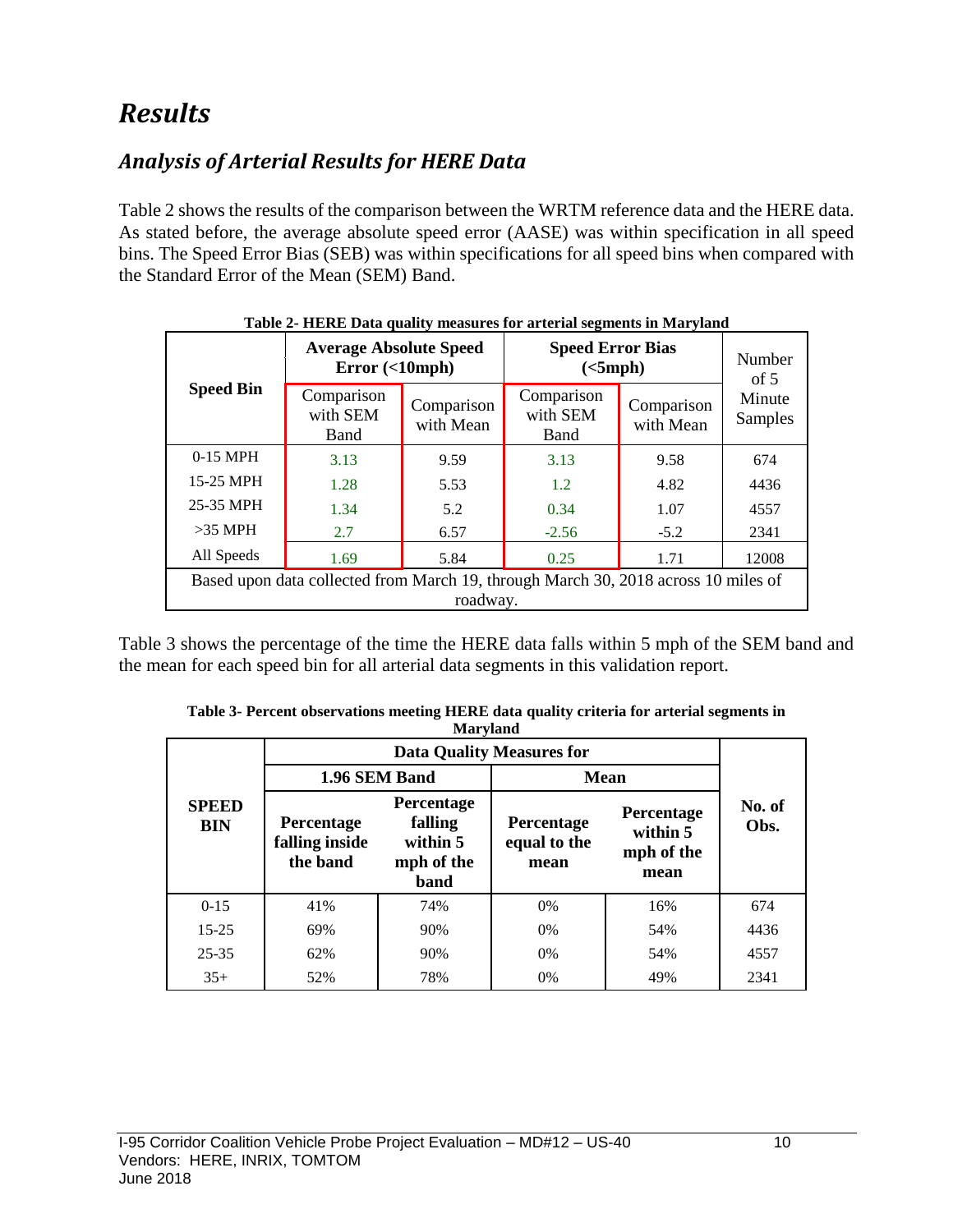### <span id="page-11-0"></span>*Analysis of Arterial Results for INRIX Data*

Table 4 shows the results of the comparison between the WRTM reference data and the INRIX data. As stated before, the average absolute speed error (AASE) was within specification for all speed bins when compared with the Standard Error of the Mean (SEM) Band. The Speed Error Bias (SEB) was within specifications for all but the lowest speed bin (0-15 MPH) when compared with the Standard Error of the Mean (SEM) Band.

<span id="page-11-1"></span>

|                  | <b>Average Absolute Speed</b><br><b>Speed Error Bias</b><br>Error(<10mph)<br>(<5 mph) |                         |                                |                         | Number of 5       |  |  |
|------------------|---------------------------------------------------------------------------------------|-------------------------|--------------------------------|-------------------------|-------------------|--|--|
| <b>Speed Bin</b> | Comparison<br>with SEM<br>Band                                                        | Comparison<br>with Mean | Comparison<br>with SEM<br>Band | Comparison<br>with Mean | Minute<br>Samples |  |  |
| $0-15$ MPH       | 6.08                                                                                  | 13.25                   | 6.07                           | 13.19                   | 649               |  |  |
| 15-25 MPH        | 2.8                                                                                   | 8.74                    | 2.61                           | 8.06                    | 4290              |  |  |
| 25-35 MPH        | 1.85                                                                                  | 6.07                    | 1.26                           | 3.67                    | 4407              |  |  |
| $>35$ MPH        | 2.42                                                                                  | 6.46                    | $-1.95$                        | $-3.64$                 | 2256              |  |  |
| All Speeds       | 2.55                                                                                  | 7.53                    | 1.41                           | 4.4                     | 11602             |  |  |
| roadway.         | Based upon data collected from March 19, through March 30, 2018 across 10 miles of    |                         |                                |                         |                   |  |  |

**Table 4- INRIX Data quality measures for arterial segments in Maryland**

Table 5 shows the percentage of the time the INRIX data falls within 5 mph of the SEM band and the mean for each speed bin for all arterial data segments in this validation report.

|                            |                                          | <b>Mal yialiu</b>                                    |                                           |                                                  |                |  |
|----------------------------|------------------------------------------|------------------------------------------------------|-------------------------------------------|--------------------------------------------------|----------------|--|
|                            |                                          |                                                      |                                           |                                                  |                |  |
|                            | 1.96 SEM Band                            |                                                      | <b>Mean</b>                               |                                                  |                |  |
| <b>SPEED</b><br><b>BIN</b> | Percentage<br>falling inside<br>the band | Percentage<br>falling<br>within 5 mph<br>of the band | <b>Percentage</b><br>equal to the<br>mean | <b>Percentage</b><br>within 5 mph<br>of the mean | No. of<br>Obs. |  |
| $0-15$                     | 22%                                      | 49%                                                  | 0%                                        | 9%                                               | 649            |  |
| $15 - 25$                  | 52%                                      | 76%                                                  | 0%                                        | 28%                                              | 4290           |  |
| $25 - 35$                  | 62%                                      | 85%                                                  | 0%                                        | 51%                                              | 4407           |  |
| $35+$                      | 54%                                      | 81%                                                  | 0%                                        | 46%                                              | 2256           |  |

<span id="page-11-2"></span>**Table 5- Percent observations meeting INRIX data quality criteria for arterial segments in Maryland**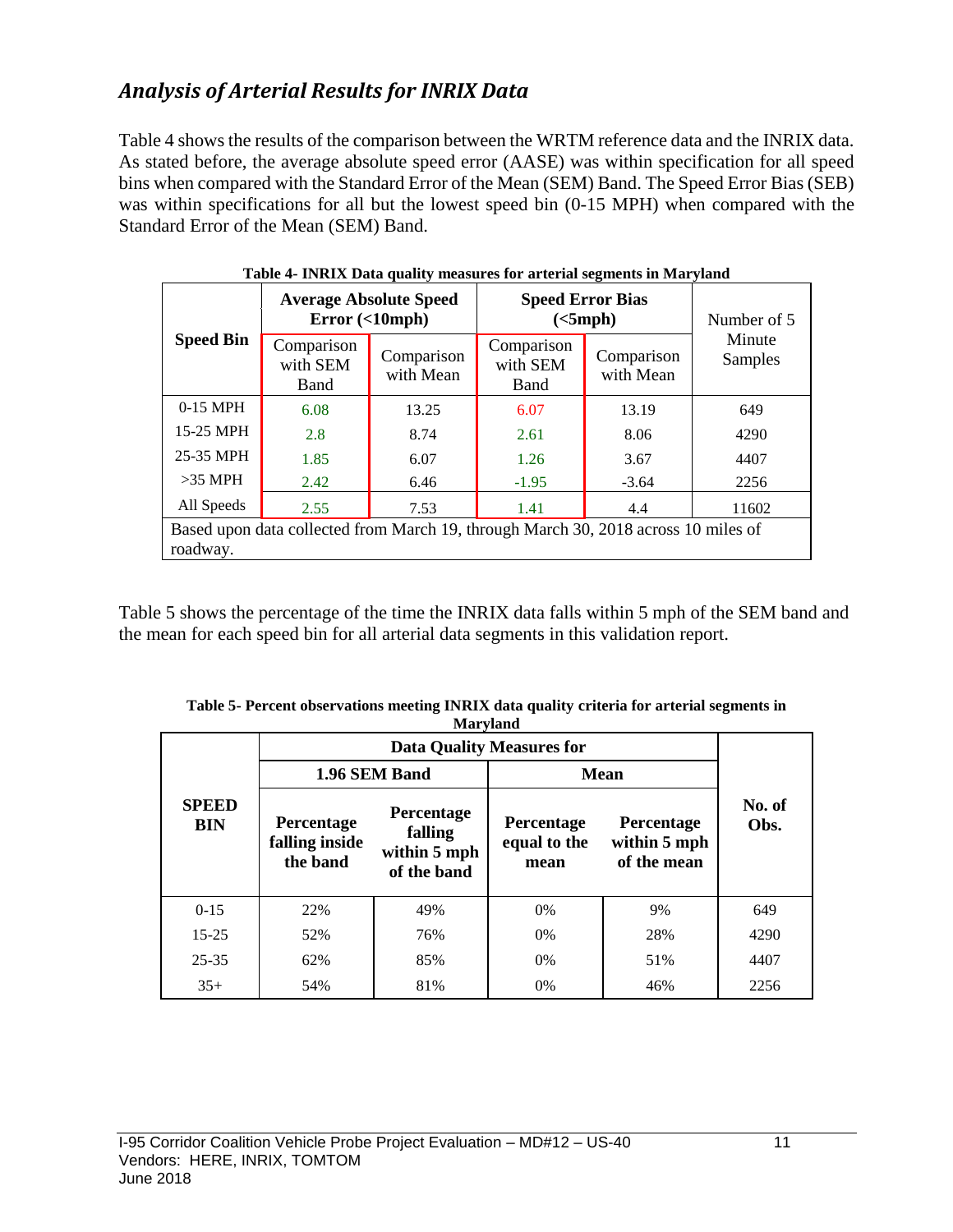#### <span id="page-12-0"></span>*Analysis of Arterial Results for TOMTOM Data*

Table 6 shows the results of the comparison between the WRTM reference data and the TOMTOM data. As stated before, the average absolute speed error (AASE) was within specification in all speed bins. The Speed Error Bias (SEB) was within specifications for all speed when compared with the Standard Error of the Mean (SEM) Band.

<span id="page-12-1"></span>

| <b>Speed Bin</b>                                                                               |                                | <b>Average Absolute Speed</b><br>Error(<10mph) | <b>Speed Error Bias</b><br>(<5 mph) | Number of 5             |                   |  |  |
|------------------------------------------------------------------------------------------------|--------------------------------|------------------------------------------------|-------------------------------------|-------------------------|-------------------|--|--|
|                                                                                                | Comparison<br>with SEM<br>Band | Comparison<br>with Mean                        | Comparison<br>with SEM<br>Band      | Comparison<br>with Mean | Minute<br>Samples |  |  |
| $0-15$ MPH                                                                                     | 2.37                           | 8.75                                           | 2.37                                | 8.75                    | 674               |  |  |
| 15-25 MPH                                                                                      | 1.21                           | 5.55                                           | 1.18                                | 5.04                    | 4436              |  |  |
| 25-35 MPH                                                                                      | 1.57                           | 5.23                                           | 1.05                                | 2.55                    | 4557              |  |  |
| $>35$ MPH                                                                                      | 2.44                           | 6.27                                           | $-2.31$                             | $-4.38$                 | 2341              |  |  |
| All Speeds                                                                                     | 1.65                           | 5.75                                           | 0.52                                | 2.47                    | 12008             |  |  |
| Based upon data collected from March 19, through March 30, 2018 across 10 miles of<br>roadway. |                                |                                                |                                     |                         |                   |  |  |

| Table 6- TOMTOM Data quality measures for arterial segments in Maryland |  |
|-------------------------------------------------------------------------|--|
|                                                                         |  |

Table 7 shows the percentage of the time the TOMTOM data falls within 5 mph of the SEM band and the mean for each speed bin for all arterial data segments in this validation report.

|                  |                                          | Maryland                                                |                                    |                                              |                |
|------------------|------------------------------------------|---------------------------------------------------------|------------------------------------|----------------------------------------------|----------------|
| <b>SPEED BIN</b> |                                          |                                                         |                                    |                                              |                |
|                  |                                          | 1.96 SEM Band                                           | Mean                               |                                              |                |
|                  | Percentage<br>falling inside<br>the band | Percentage<br>falling<br>within 5<br>mph of the<br>band | Percentage<br>equal to the<br>mean | Percentage<br>within 5<br>mph of the<br>mean | No. of<br>Obs. |
| $0 - 15$         | 41%                                      | 85%                                                     | 0%                                 | 19%                                          | 674            |
| $15 - 25$        | 67%<br>92%                               |                                                         | $0\%$                              | 50%                                          | 4436           |
| $25 - 35$        | 65%<br>86%                               |                                                         | 0%                                 | 58%                                          | 4557           |
| $35+$            | 55%                                      | 80%                                                     | 0%                                 | 51%                                          | 2341           |

<span id="page-12-2"></span>**Table 7- Percent observations meeting TOMTOM data quality criteria for arterial segments in Maryland**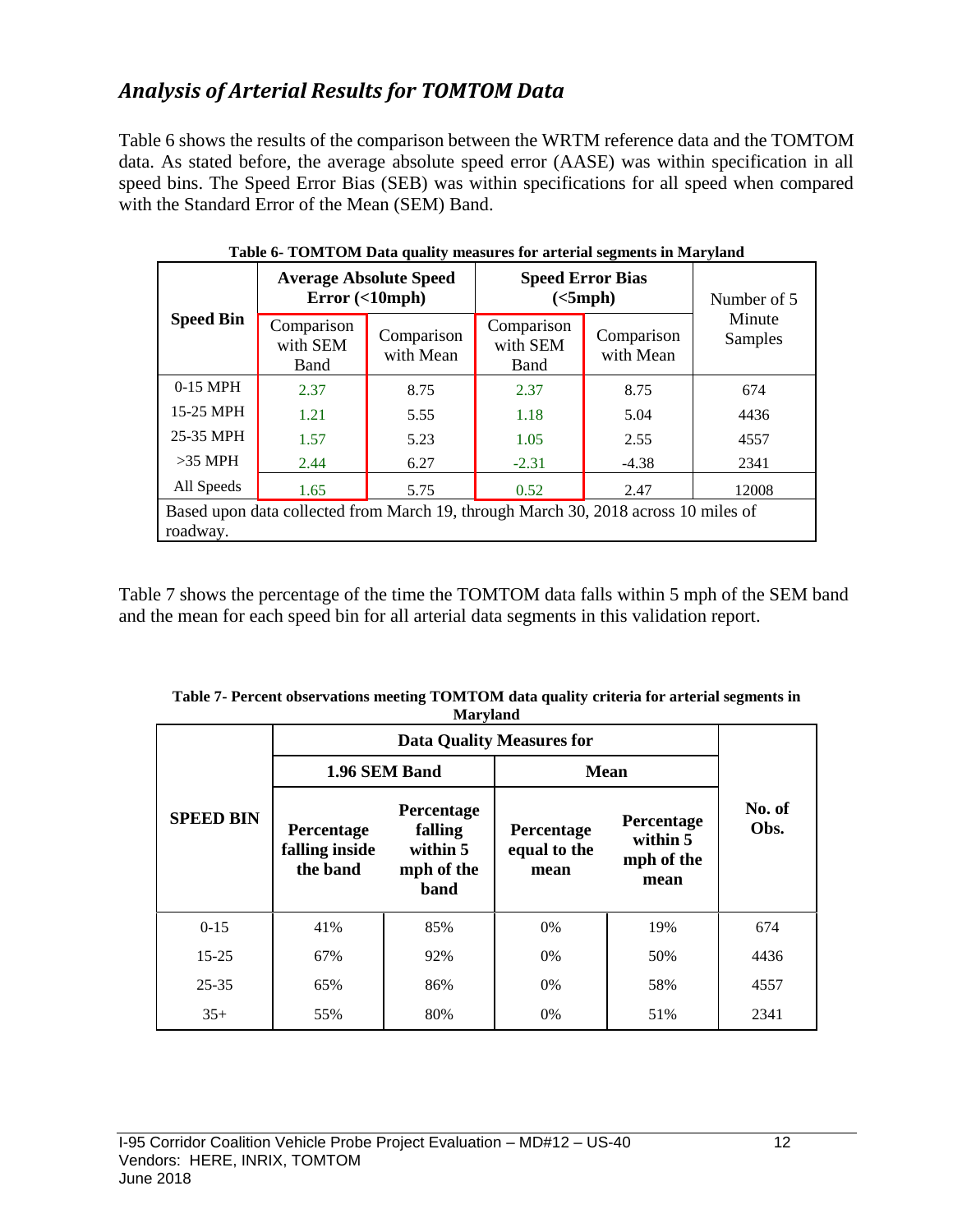# <span id="page-13-0"></span>*Appendix*

Table A.1 to A.3 presents detailed data for individual segments in this validation for all three vendors. Note that for some segments and in some speed bins the comparison results may not be reliable due to the small number of observations.

|                  |                      |                           |                            | <b>Data Quality Measures for</b>  |                                                     |                                             |                                                            |                |
|------------------|----------------------|---------------------------|----------------------------|-----------------------------------|-----------------------------------------------------|---------------------------------------------|------------------------------------------------------------|----------------|
|                  | <b>Standard</b>      | <b>Sensor</b><br>distance | <b>SPEED</b><br><b>BIN</b> | 1.96 SEM Band                     |                                                     | Mean                                        |                                                            |                |
| Path             | <b>TMC</b><br>length |                           |                            | <b>Speed Error</b><br><b>Bias</b> | Average<br><b>Absolute</b><br><b>Speed</b><br>Error | <b>Speed</b><br><b>Error</b><br><b>Bias</b> | Average<br><b>Absolute</b><br><b>Speed</b><br><b>Error</b> | No. of<br>Obs. |
|                  |                      |                           | $0 - 15$                   | 6.52                              | 6.52                                                | 9.04                                        | 9.04                                                       | $13*$          |
| MD12-0001        | 2.15                 | 2.15                      | 15-25                      | 6.07                              | 6.07                                                | 10.67                                       | 10.67                                                      | 166            |
|                  |                      |                           | $25 - 35$                  | 2.62                              | 2.62                                                | 6.93                                        | 7.07                                                       | 1201           |
|                  |                      |                           | $35+$                      | 0.01                              | 0.74                                                | 0.57                                        | 3.66                                                       | 307            |
|                  |                      |                           | $0 - 15$                   | 2.44                              | 2.44                                                | 8.85                                        | 8.86                                                       | 109            |
| <b>MD12-0002</b> | 0.69                 | 0.69                      | $15 - 25$                  | 0.74                              | 0.87                                                | 3.98                                        | 4.67                                                       | 1049           |
|                  |                      |                           | $25 - 35$                  | $-0.6$                            | 0.79                                                | $-0.87$                                     | 4.38                                                       | 469            |
|                  |                      |                           | $35+$                      | $-3.39$                           | 3.39                                                | $-7.69$                                     | 7.88                                                       | 138            |
|                  |                      |                           | $0 - 15$                   | 2.31                              | 2.31                                                | 8.58                                        | 8.58                                                       | 119            |
| <b>MD12-0003</b> | 0.53                 | 0.53                      | 15-25                      | 0.44                              | 0.56                                                | 3.21                                        | 4.44                                                       | 747            |
|                  |                      |                           | $25 - 35$                  | $-1.15$                           | 1.15                                                | $-4.08$                                     | 5.26                                                       | 287            |
|                  |                      |                           | $35+$                      | $-8.25$                           | 8.25                                                | $-15.06$                                    | 15.07                                                      | 86             |
|                  |                      |                           | $0 - 15$                   | 4.26                              | 4.26                                                | 13.09                                       | 13.17                                                      | 54             |
| <b>MD12-0004</b> | 0.59                 | 0.59                      | 15-25                      | 0.63                              | 0.69                                                | 5.78                                        | 6.6                                                        | 464            |
|                  |                      |                           | $25 - 35$                  | $-0.61$                           | 0.9                                                 | $-0.98$                                     | 5.51                                                       | 465            |
|                  |                      |                           | $35+$                      | $-5.22$                           | 5.23                                                | $-9.59$                                     | 9.97                                                       | 297            |
|                  |                      |                           | $0 - 15$                   | 4.26                              | 4.26                                                | 12.18                                       | 12.18                                                      | 30             |
| MD12-0005        | 1.02                 | 1.02                      | $15 - 25$                  | 1.96                              | 1.98                                                | 7.08                                        | 7.4                                                        | 539            |
|                  |                      |                           | $25 - 35$                  | $-0.04$                           | 0.8                                                 | 0.36                                        | 4.19                                                       | 878            |
|                  |                      |                           | $35+$                      | $-2.33$                           | 2.35                                                | $-6.61$                                     | 6.94                                                       | 65             |
|                  |                      |                           | $0 - 15$                   | 4.05                              | 4.05                                                | 14.33                                       | 14.33                                                      | $3*$           |
| MD12-0006        | 1.00                 | 1.00                      | 15-25                      | 1.08                              | 1.27                                                | 4.98                                        | 5.78                                                       | 219            |
|                  |                      |                           | $25 - 35$                  | $-0.68$                           | 0.92                                                | $-1.89$                                     | $\overline{4}$                                             | 926            |
|                  |                      |                           | $35+$                      | $-4.86$                           | 4.86                                                | $-9.85$                                     | 9.88                                                       | 213            |
|                  |                      |                           | $0 - 15$                   | 2.23                              | 2.23                                                | 8.55                                        | 8.55                                                       | 174            |
| MD12-0007        | 0.90                 | 0.90                      | 15-25                      | 1.2                               | 1.29                                                | 3.3                                         | 4.22                                                       | 513            |
|                  |                      |                           | $25 - 35$                  | $-0.76$                           | 0.76                                                | $-3.5$                                      | 4.66                                                       | 117            |
|                  |                      |                           | $35+$                      | $-7.5$                            | 7.5                                                 | $-13.48$                                    | 13.48                                                      | $21*$          |
|                  |                      |                           | $0 - 15$                   | 4.17                              | 4.17                                                | 10.31                                       | 10.31                                                      | 165            |
| <b>MD12-0008</b> | 0.92                 | 0.92                      | $15 - 25$                  | 1.34                              | 1.38                                                | 5                                           | 5.43                                                       | 721            |
|                  |                      |                           | $25 - 35$                  | $-0.95$                           | 0.95                                                | $-3.31$                                     | 4.41                                                       | 88             |
|                  |                      |                           | $35+$                      | $-4.82$                           | 4.82                                                | $-9.91$                                     | 9.91                                                       | $10*$          |
|                  |                      |                           | $0 - 15$                   | 5.59                              | 5.59                                                | 7.15                                        | 7.15                                                       | $7*$           |
|                  |                      |                           | $15 - 25$                  | 2.27                              | 2.27                                                | 9.06                                        | 9.06                                                       | 18*            |
| MD12-0009        | 2.17                 | 2.17                      | $25 - 35$                  | 1.04                              | 1.04                                                | 5.95                                        | 6.17                                                       | 126            |
|                  |                      |                           | $35+$                      | $-1.56$                           | 1.64                                                | $-3.52$                                     | 4.97                                                       | 1204           |

<span id="page-13-1"></span>**Table A. 1 HERE data quality measures for individual arterial validation segments in the state of Maryland**

\*Results in the specified row may not be reliable due to a small number of observations. Based on the central limit theorem, the trigger for this result is when there are less than 30 observations.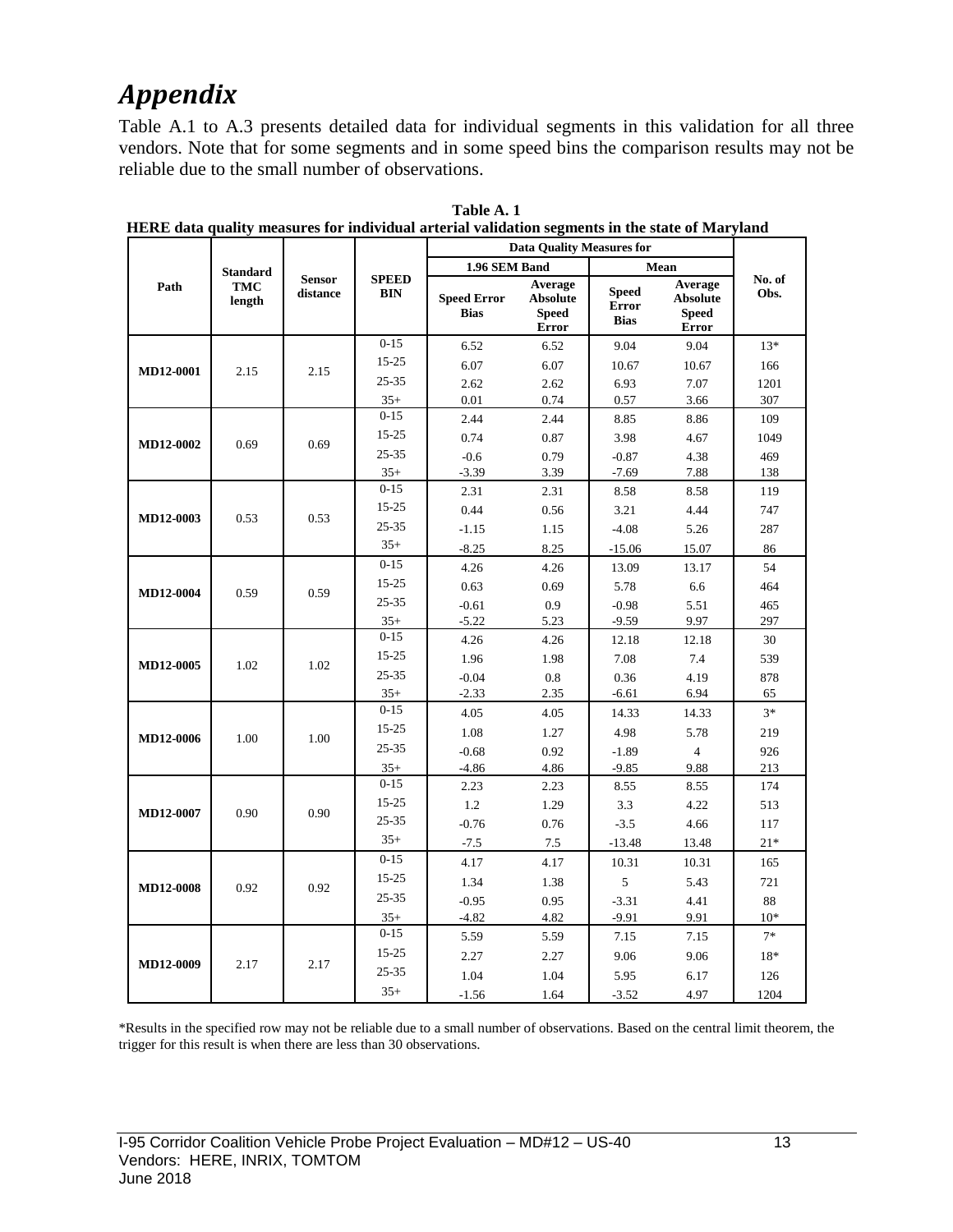Table A.2 presents detailed data for individual segments for INRIX.

|           | <b>Standard</b><br><b>TMC</b><br>length | <b>Sensor</b><br>distance | <b>SPEED</b><br><b>BIN</b> | <b>Data Quality Measures for</b>  |                                                     |                                             |                                                            |                |
|-----------|-----------------------------------------|---------------------------|----------------------------|-----------------------------------|-----------------------------------------------------|---------------------------------------------|------------------------------------------------------------|----------------|
|           |                                         |                           |                            | 1.96 SEM Band                     |                                                     |                                             | Mean                                                       |                |
| Path      |                                         |                           |                            | <b>Speed Error</b><br><b>Bias</b> | Average<br>Absolute<br><b>Speed</b><br><b>Error</b> | <b>Speed</b><br><b>Error</b><br><b>Bias</b> | Average<br><b>Absolute</b><br><b>Speed</b><br><b>Error</b> | No. of<br>Obs. |
|           |                                         |                           | $0 - 15$                   | 10.25                             | 10.25                                               | 13.07                                       | 13.07                                                      | $13*$          |
| MD12-0001 | 2.15                                    | 2.15                      | $15 - 25$                  | 7.96                              | 7.97                                                | 12.37                                       | 12.45                                                      | 163            |
|           |                                         |                           | 25-35                      | 4.14                              | 4.23                                                | 8.78                                        | 9.09                                                       | 1159           |
|           |                                         |                           | $35+$                      | 0.05                              | 1.62                                                | 2.07                                        | 5.45                                                       | 298            |
|           |                                         |                           | $0 - 15$                   | 3.69                              | 3.74                                                | 9.87                                        | 10.04                                                      | 102            |
| MD12-0002 | 0.69                                    | 0.69                      | $15 - 25$                  | 1.86                              | 2.32                                                | 5.84                                        | 7.27                                                       | 1013           |
|           |                                         |                           | 25-35                      | $-0.28$                           | 1.44                                                | 1.17                                        | 5.73                                                       | 456            |
|           |                                         |                           | $35+$                      | $-3.49$                           | 3.57                                                | $-7.17$                                     | 8.45                                                       | 134            |
|           |                                         |                           | $0 - 15$                   | 6.11                              | 6.11                                                | 13.73                                       | 13.83                                                      | 116            |
| MD12-0003 | 0.53                                    | 0.53                      | 15-25                      | $\sqrt{2}$                        | $2.05\,$                                            | 9.14                                        | 9.59                                                       | 720            |
|           |                                         |                           | $25 - 35$                  | $-0.14$                           | 0.76                                                | 1.68                                        | 5.51                                                       | 274            |
|           |                                         |                           | $35+$                      | $-4.36$                           | 4.36                                                | $-9.78$                                     | 10.05                                                      | 83             |
|           |                                         |                           | $0-15$                     | 6.19                              | 6.19                                                | 16.02                                       | 16.02                                                      | 51             |
| MD12-0004 | 0.59                                    | 0.59                      | 15-25                      | 1.57                              | 1.68                                                | 9.93                                        | 10.44                                                      | 453            |
|           |                                         |                           | 25-35                      | 0.21                              | 0.79                                                | 2.94                                        | 6.12                                                       | 449            |
|           |                                         |                           | $35+$                      | $-3.14$                           | 3.38                                                | $-6.62$                                     | 8.02                                                       | 285            |
|           |                                         |                           | $0 - 15$                   | 7.46                              | 7.46                                                | 15.95                                       | 16.09                                                      | 30             |
| MD12-0005 | 1.02                                    | 1.02                      | 15-25                      | 2.67                              | 2.81                                                | 8.48                                        | 8.88                                                       | 518            |
|           |                                         |                           | 25-35                      | 0.55                              | $1.08\,$                                            | 2.23                                        | 4.46                                                       | 847            |
|           |                                         |                           | $35+$                      | $-1.3$                            | 1.77                                                | $-4.85$                                     | 6.16                                                       | 65             |
|           |                                         |                           | $0 - 15$                   | 4.17                              | 4.17                                                | 14                                          | 14                                                         | $3*$           |
| MD12-0006 | 1.00                                    | 1.00                      | 15-25                      | 2.41                              | 2.64                                                | 7.7                                         | 8.37                                                       | 212            |
|           |                                         |                           | $25 - 35$                  | 0.24                              | 0.92                                                | 1.18                                        | 4.26                                                       | 900            |
|           |                                         |                           | $35+$                      | $-3.09$                           | 3.13                                                | $-6.98$                                     | 7.43                                                       | 199            |
|           |                                         |                           | $0-15$                     | 6.11                              | 6.11                                                | 13.57                                       | 13.57                                                      | 168            |
| MD12-0007 | 0.90                                    | 0.90                      | 15-25                      | 3.5                               | 3.53                                                | 7.8                                         | 8.04                                                       | 494            |
|           |                                         |                           | 25-35                      | $-0.14$                           | 0.35                                                | $-0.54$                                     | 3.89                                                       | 115            |
|           |                                         |                           | $35+$                      | $-6.19$                           | 6.19                                                | $-11.98$                                    | 11.98                                                      | $20*$          |
|           |                                         |                           | $0 - 15$                   | 6.85                              | 6.85                                                | 13.28                                       | 13.28                                                      | 159            |
|           | 0.92                                    | 0.92                      | 15-25                      | 3.11                              | 3.25                                                | 7.82                                        | 8.44                                                       | 699            |
| MD12-0008 |                                         |                           | $25 - 35$                  | $-0.27$                           | 0.62                                                | 0.36                                        | 4.71                                                       | 84             |
|           |                                         |                           | $35+$                      | $-1.86$                           | 1.86                                                | $-6.46$                                     | 6.48                                                       | $9*$           |
|           |                                         |                           | $0 - 15$                   | 7.55                              | 7.55                                                | 9.14                                        | 9.14                                                       | $7*$           |
|           |                                         |                           | 15-25                      | 4.38                              | 4.38                                                | 11.81                                       | 11.87                                                      | 18*            |
| MD12-0009 | 2.17                                    | 2.17                      | 25-35                      | 1.59                              | 1.72                                                | 6.31                                        | 7.05                                                       | 123            |
|           |                                         |                           | $35+$                      | $-1.6$                            | 1.98                                                | $-2.72$                                     | 5.61                                                       | 1163           |

<span id="page-14-0"></span>**Table A. 2 INRIX data quality measures for individual arterial validation segments in the state of Maryland**

\*Results in the specified row may not be reliable due to a small number of observations. Based on the central limit theorem, the trigger for this result is when there are less than 30 observations.